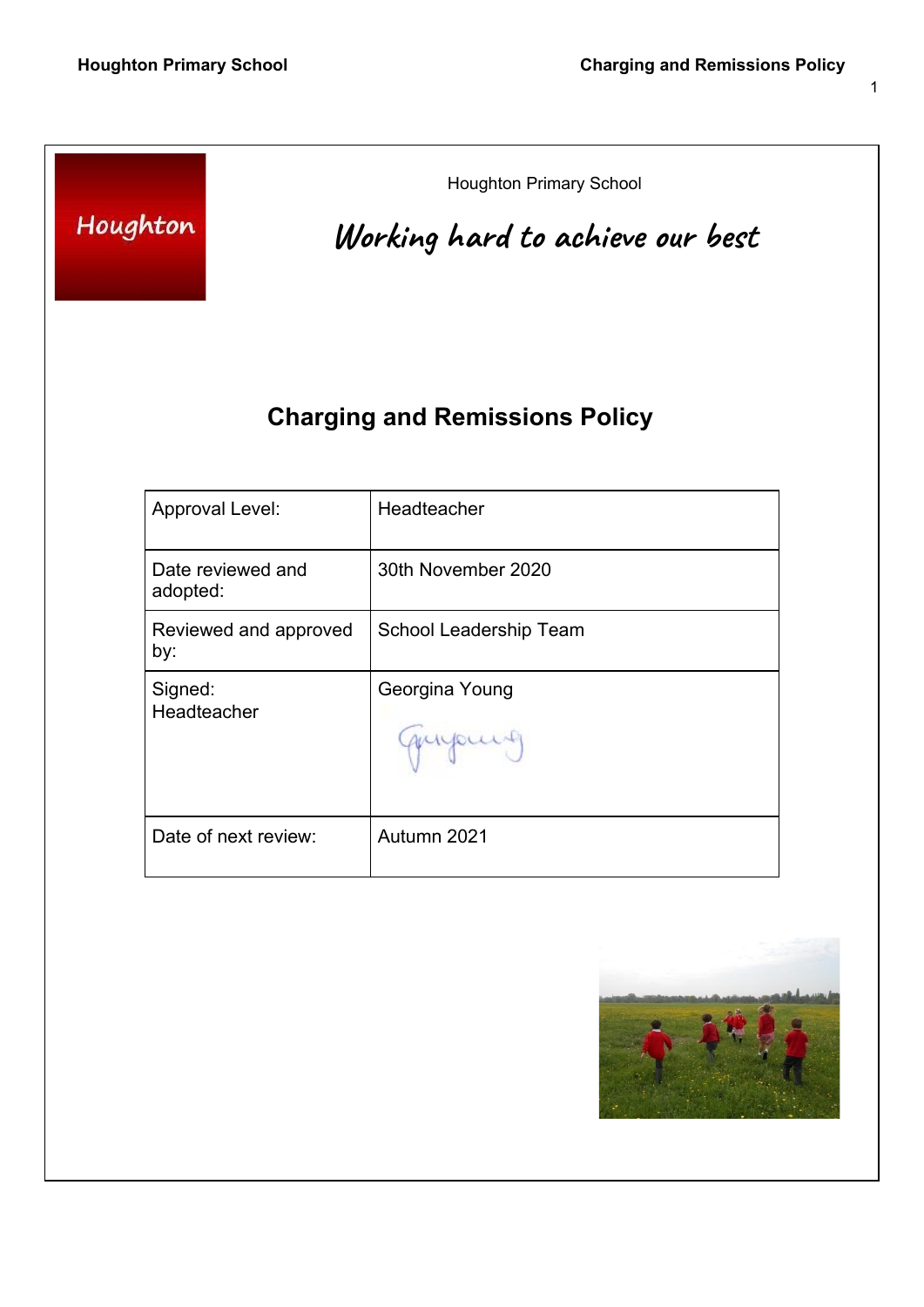#### **Contents**

- 1. Aims
- 2. Legislation and guidance
- 3. Definitions
- 4. Roles and Responsibilities
- 5. Where charges cannot be made
- 6. Where charges can be made
- 7. Voluntary contributions
- 8. Activities we charge for
- 9. Remissions
- 10. Monitoring arrangements

#### **1. Aims**

Our school aims to:

- Have robust, clear processes in place for charging and remissions
- Clearly set out the types of activity that can be charged for and when charges will be made

### **2. Legislation and guidance**

This poli[c](https://www.gov.uk/government/publications/charging-for-school-activities)y is based on advice from the Department for Education (DfE) on charging for school [activities](https://www.gov.uk/government/publications/charging-for-school-activities) an[d](http://www.legislation.gov.uk/ukpga/1996/56/part/VI/chapter/III) [the](http://www.legislation.gov.uk/ukpga/1996/56/part/VI/chapter/III) [Education](http://www.legislation.gov.uk/ukpga/1996/56/part/VI/chapter/III) Act 1996, sections 449-462 of which set out the law on charging for school activities in England.

### **3. Definitions**

- **Charge:** a fee payable for specifically defined activities
- **Remission**: the cancellation of a charge which would normally be payable

### **4. Roles and responsibilities**

### **4.1 The governing body**

The governing body has overall responsibility for approving the charging and remissions policy, but can delegate this to a committee, an individual governor or the headteacher.

The governing body at Houghton Primary School have delegated responsibility to the headteacher, but retain overall responsibility for monitoring the implementation of this policy.

Monitoring the implementation of this policy has been delegated to the Finance Link governor.

2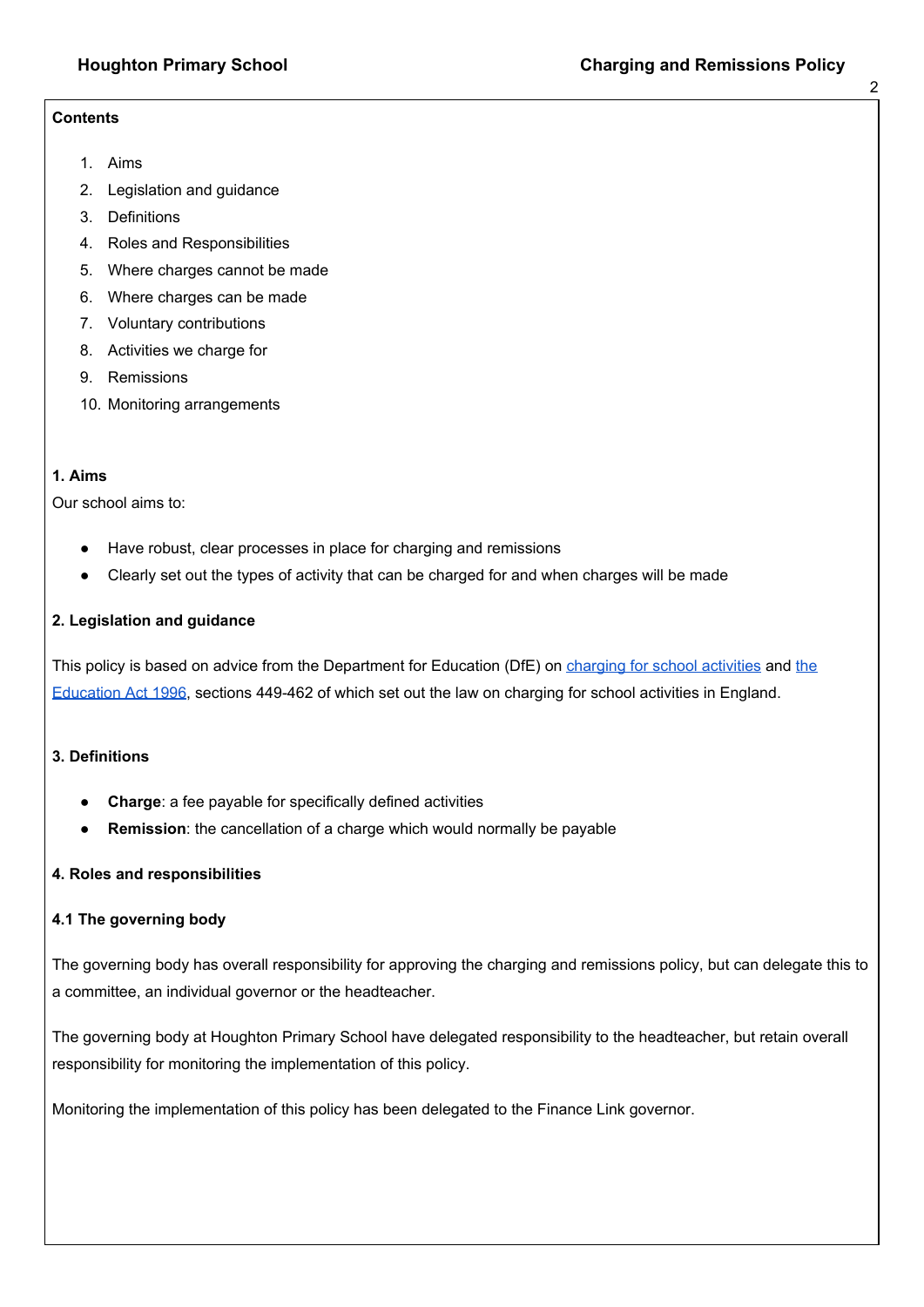# **4.2 Headteachers**

The headteacher is responsible for ensuring staff are familiar with the charging and remissions policy, and that it is being applied consistently.

# **4.3 Staff**

Staff are responsible for:

- Implementing the charging and remissions policy consistently
- Notifying the headteacher of any specific circumstances which they are unsure about or where they are not certain if the policy applies

The school will provide staff with appropriate training in relation to this policy and its implementation.

# **4.4 Parents**

The policy is published on the school website. Parents are expected to notify staff or the headteacher of any concerns or queries regarding the charging and remissions policy.

### **5. Where charges cannot be made**

Below we set out what we **cannot** charge for:

### **5.1 Education**

- Admission applications
- Education provided during school hours (including the supply of any materials, books, instruments or other equipment)
- Education provided outside school hours if it is part of:
	- The national curriculum
	- A syllabus for a prescribed public examination that the pupil is being prepared for at the school
	- Religious education
- Instrumental or vocal tuition, for pupils learning individually or in groups, unless the tuition is provided at the request of the pupil's parent
- Entry for a prescribed public examination if the pupil has been prepared for it at the school
- Examination re-sit(s) if the pupil is being prepared for the re-sit(s) at the school

# **5.2 Transport**

- Transporting registered pupils to or from the school premises, where the local authority has a statutory obligation to provide transport
- Transporting registered pupils to other premises where the governing board or local authority has arranged for pupils to be educated
- Transport that enables a pupil to meet an examination requirement when he or she has been prepared for that examination at the school

3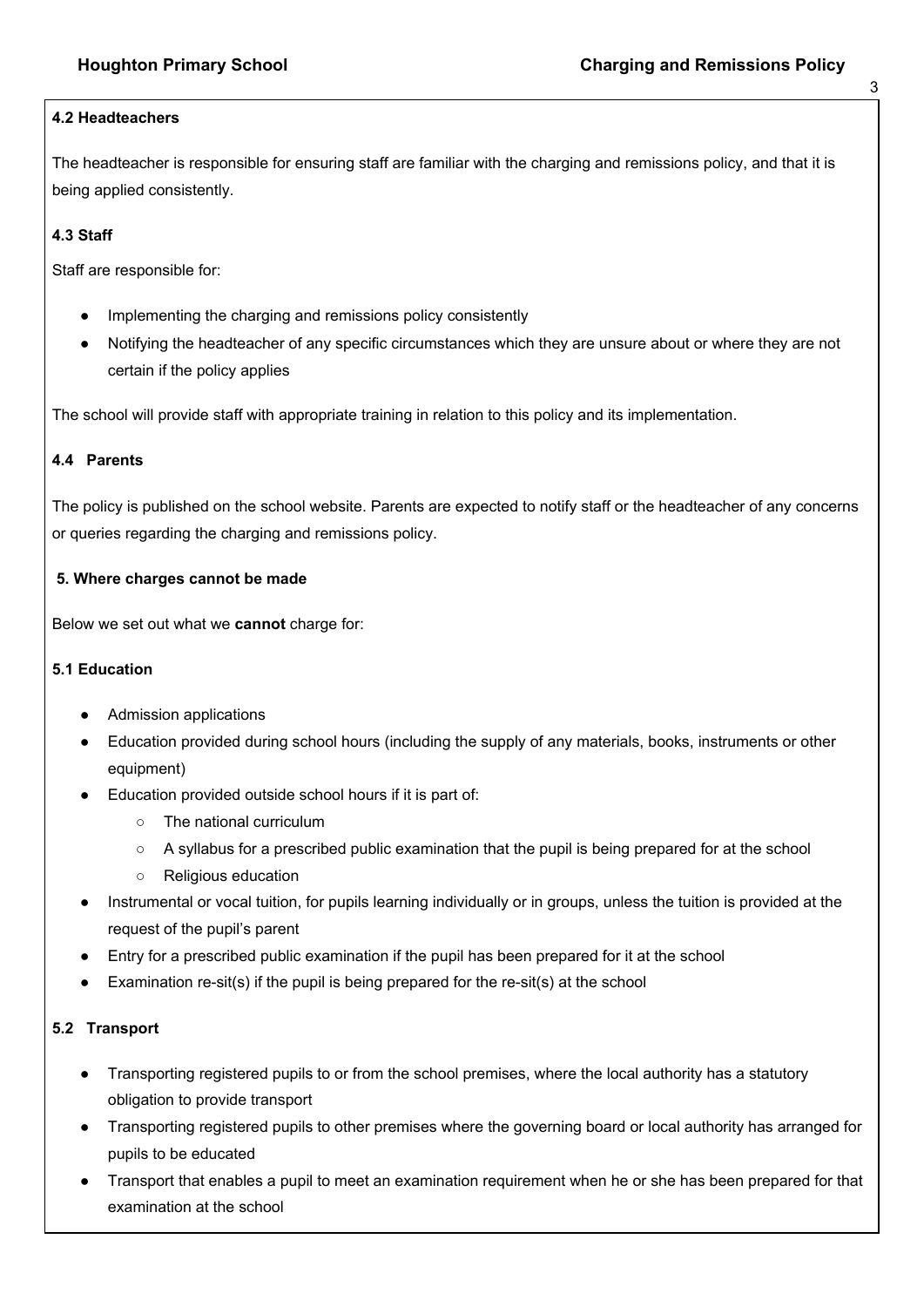4

Transport provided in connection with an educational visit

### **5.3 Residential visits**

- Education provided on any visit that takes place during school hours
- Education provided on any visit that takes place outside school hours if it is part of:
	- The national curriculum
	- A syllabus for a prescribed public examination that the pupil is being prepared for at the school
	- Religious education
	- Supply teachers to cover for those teachers who are absent from school accompanying pupils on a residential visit

#### **6. Where charges can be made**

Below we set out what we **can** charge for:

### **6.1 Education**

- Any materials, books, instruments or equipment, where the child's parent wishes him or her to own them
- Optional extras (see below)
- Music and vocal tuition, in limited circumstances
- Certain early years provision
- Community facilities

### **6.2 Optional extras**

We are able to charge for activities known as 'optional extras'. In these cases, schools can charge for providing materials, books, instruments or equipment. The following are optional extras:

- Education provided outside of school time that is not part of:
	- The national curriculum
	- A syllabus for a prescribed public examination that the pupil is being prepared for at the school
	- Religious education
- Examination entry fee(s) if the registered pupil has not been prepared for the examination(s) at the school
- Transport (other than transport that is required to take the pupil to school or to other premises where the local authority or governing board has arranged for the pupil to be provided with education)
- Board and lodging for a pupil on a residential visit
- Extended day services offered to pupils (such as breakfast clubs, after-school clubs, tea and supervised homework sessions)

When calculating the cost of optional extras, an amount may be included in relation to:

- Any materials, books, instruments or equipment provided in connection with the optional extra
- The cost of buildings and accommodation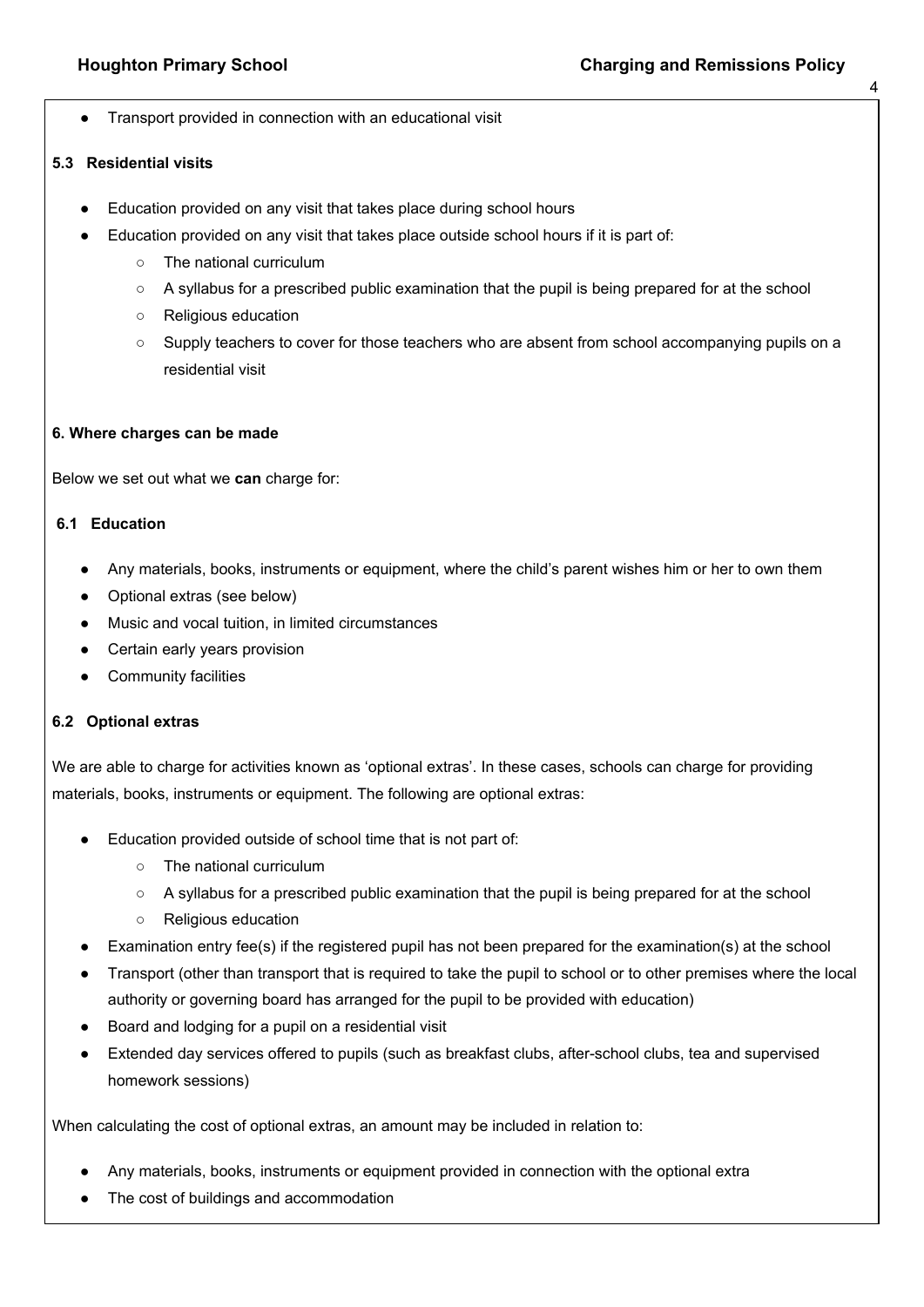- Non-teaching staff
- Teaching staff engaged under contracts for services purely to provide an optional extra (including supply teachers engaged specifically to provide the optional extra)
- The cost, or an appropriate proportion of the costs, for teaching staff employed to provide tuition in playing a musical instrument, or vocal tuition, where the tuition is an optional extra

Any charge made in respect of individual pupils will not be greater than the actual cost of providing the optional extra activity, divided equally by the number of pupils participating.

Any charge will not include an element of subsidy for any other pupils who wish to take part in the activity but whose parents are unwilling or unable to pay the full charge.

In cases where a small proportion of the activity takes place during school hours, the charge cannot include the cost of alternative provision for those pupils who do not wish to participate.

Parental agreement is necessary for the provision of an optional extra which is to be charged for.

# **6.3 Music tuition**

Schools can charge for vocal or instrumental tuition provided either individually or to groups of pupils, provided that the tuition is provided at the request of the pupil's parent.

Charges may not exceed the cost of the provision, including the cost of the staff giving the tuition.

Charges cannot be made:

- If the teaching is an essential part of the national curriculum
- If the teaching is provided under the first access to the Key Stage 2 instrumental and vocal tuition programme
- For a pupil who is looked after by a local authority

# **6.4 Residential visits**

We can charge for board and lodging on residential visits, but the charge must not exceed the actual cost.

# **7. Voluntary contributions**

As an exception to the requirements set out in section 5 of this policy, the school is able to ask for voluntary contributions from parents to fund activities during school hours which would not otherwise be possible.

Some activities for which the school may ask parents for voluntary contributions include:

- Trips to museums or other places of interest
- Visitors to the school who charge for their services e.g. History off the Page
- Swimming lessons
- Costs of transport and from activities
- Other activities during the school day which may benefit/support the children's learning.